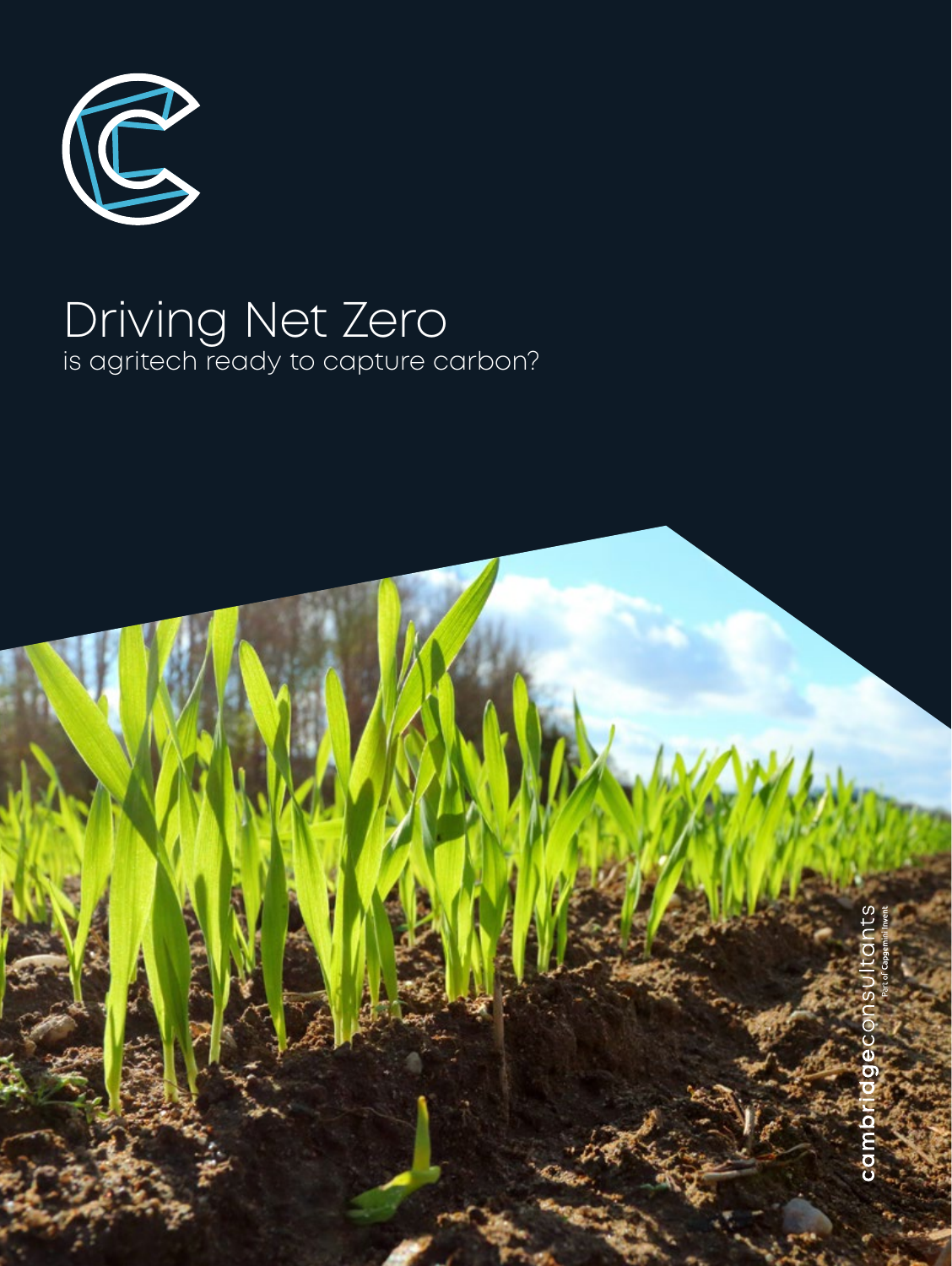# Contents

| 1                | Executive summary                 |                              | 02                       |  |
|------------------|-----------------------------------|------------------------------|--------------------------|--|
| $\overline{2}$   | Agriculture and the carbon market |                              | 03                       |  |
| 3                | Outcome based farming             |                              | 05                       |  |
| 4                | Measuring soil carbon             |                              | 05                       |  |
|                  | 4.1                               | The sensor                   | 07                       |  |
|                  | 4.2 <sub>1</sub>                  | Sampling                     | 09                       |  |
|                  | 4.3                               | Interpreting the readings    | 09                       |  |
| 5                | The last leg $-$ where to dig?    |                              | 10                       |  |
|                  | 5.1                               | A digital twin for farmland? | 10                       |  |
| 6                | Conclusions                       |                              | $\overline{\phantom{a}}$ |  |
| About the author |                                   |                              | וו                       |  |
| Contributors     |                                   |                              | 11                       |  |
|                  |                                   |                              |                          |  |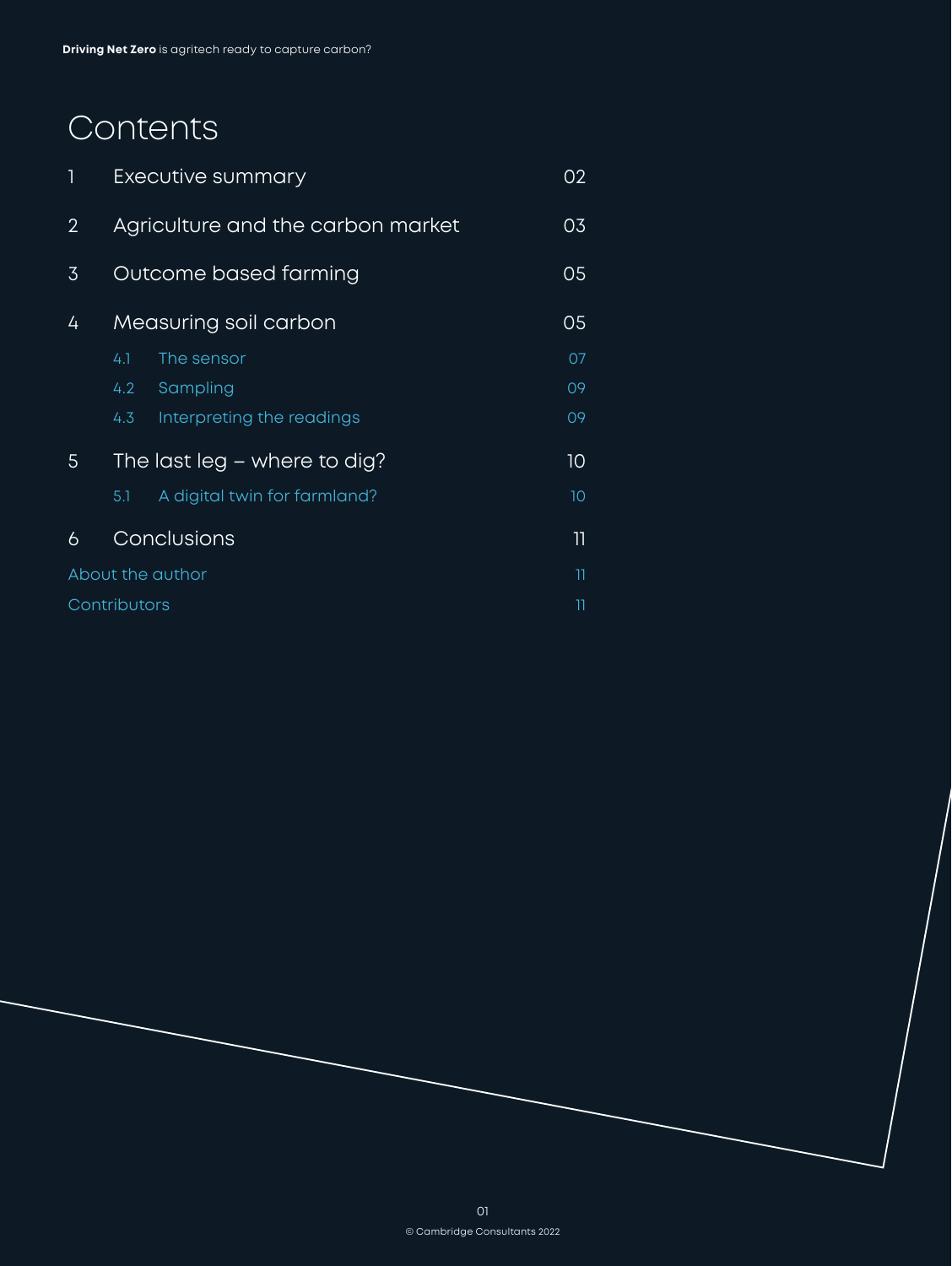# <span id="page-2-0"></span>1 Executive summary

The regulatory and subsidy systems underpinning farming are undergoing radical change. Furthermore, issues such as soil health, net zero and farm nature value are increasingly in the public eye. A key change to be expected is a transition to payments based on *outcomes* rather than a traditional agricultural balance sheet. An important outcome could be carbon sequestration accomplished by changes to farming practices.

In the case of carbon sequestration, payments will need to be based on the amount of carbon taken permanently into the soil, which will require cheap, accurate measurements. Currently this is not possible without manual sampling and centralised lab analysis. This report shows how modern techniques proven in other industries, coupled with modern data science techniques, can be used to measure overall carbon uptake in an economically viable way.

The benefit of this would be to democratise these measurements, opening them up to a sufficient number of farms to make a real difference. Agritech industries would then be able to lead these new markets, selling products and services which fit these new financial regimes.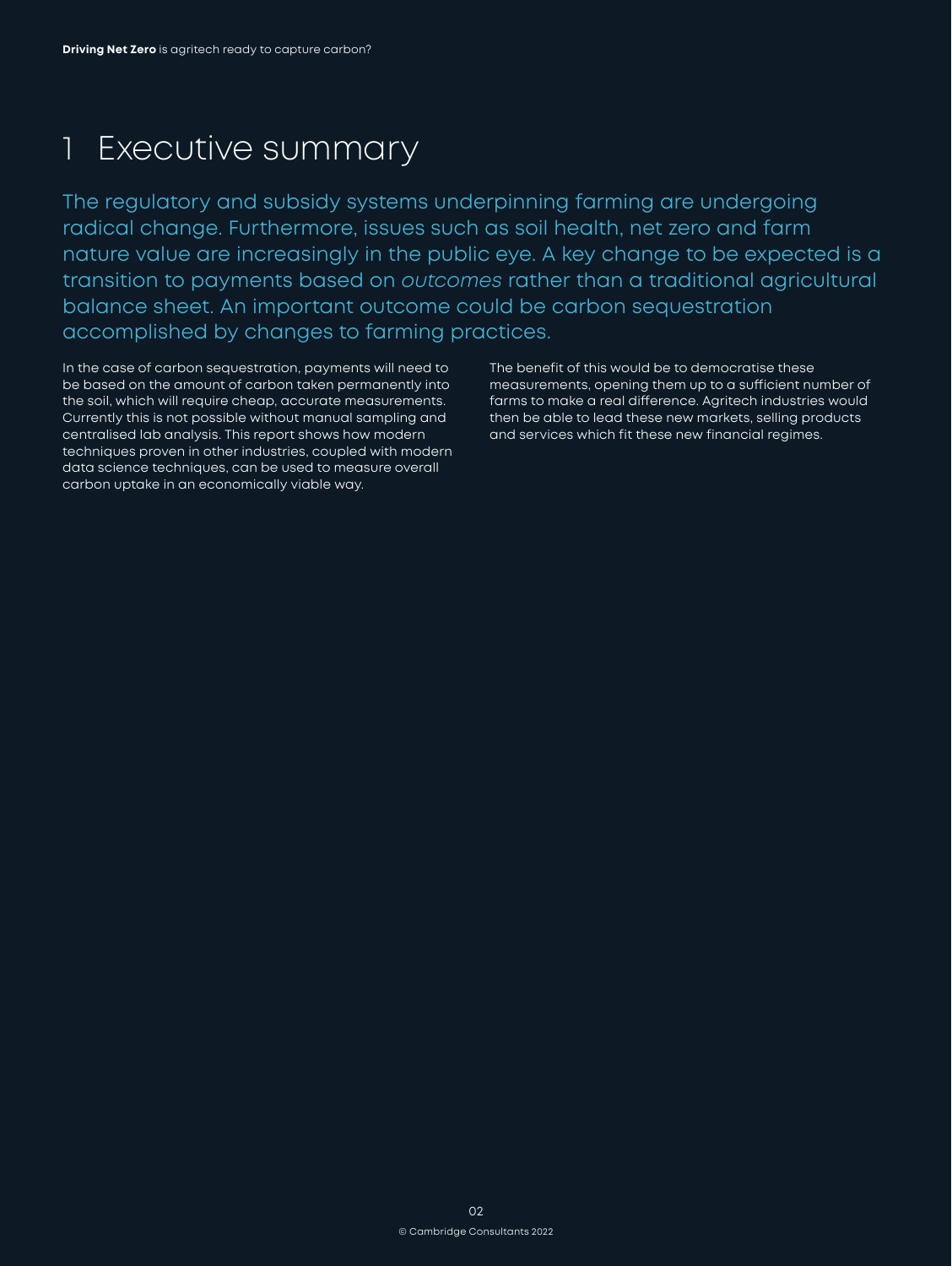## <span id="page-3-0"></span>2 Agriculture and the carbon market

Agriculture is the only industry which can easily take carbon from the atmosphere in quantity without the need to develop huge new infrastructure. Plants do this naturally – taking CO<sub>2</sub> in and storing the carbon in their cells. If plant material can make its way into the soil, then carbon can be removed from the atmosphere, both improving the soil and contributing to carbon reduction targets. If this carbon uptake in the soil can be measured in a reliable, acceptable method then the farmer can participate in a carbon market and in turn receive extra income. This income can pay for improved land management practices, which then create other 'public goods' which will fit future subsidy regimes.

Carbon sequestration covers a variety of practices such as biochar (where carbon rich products are used to improve the soil) and enhanced weathering, where a quarry product such as basalt is added to the soil. Of greater interest is the use of modern land and soil management practices to increase the natural ability of plant's lifecycles to absorb carbon from the atmosphere and retain it in the ground.

Receipt of payments for removing carbon at least semi permanently will require detailed measurement, auditing and a convincing argument that these benefits would not have happened anyway. These measurements naturally fit with another change in agriculture – the move to outcome based financial models.

*"If this carbon uptake in the soil can be measured in a reliable, acceptable method then the farmer can participate in a carbon market and in turn receive extra income."*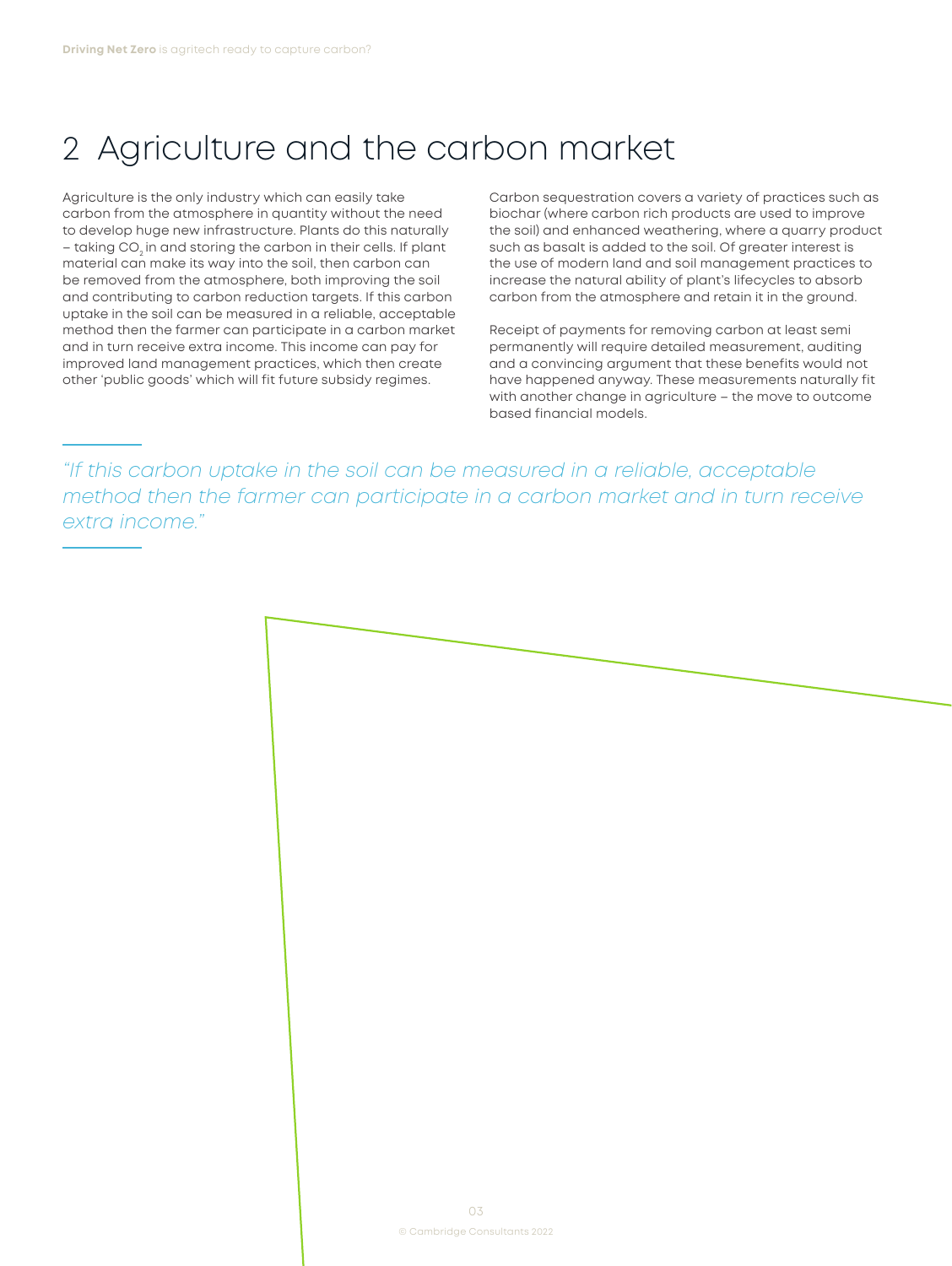

**Figure 1:** The carbon market

### **Outcome based agriculture**

- Farming is the only industry which is ready to become carbon negative taking CO2 out of the atmosphere and burying it for the long term
- This is done with updated land management practices but needs verification and a chain of trust
- Agriculture is moving this way anyway ag co's are selling *outcomes* rather than product, so linking in CO2 sequestration is a natural next step

### **Chain of trust**

- Needs to be believable measurements are backed by proven lab tests
- In-field tests have to sample the whole farm in a representative manner with an economic number of samples
- Only changes slowly, so continuous monitoring required but this links to many other ag initiatives

#### **Benefits to farmer:**

- Direct income from offset payments, public investment in updated practices
- Healthy soil catches more carbon, carbon makes soil healthier (so reduced inputs needed)
- **Increased biodiversity which future subsidy schemes will reward**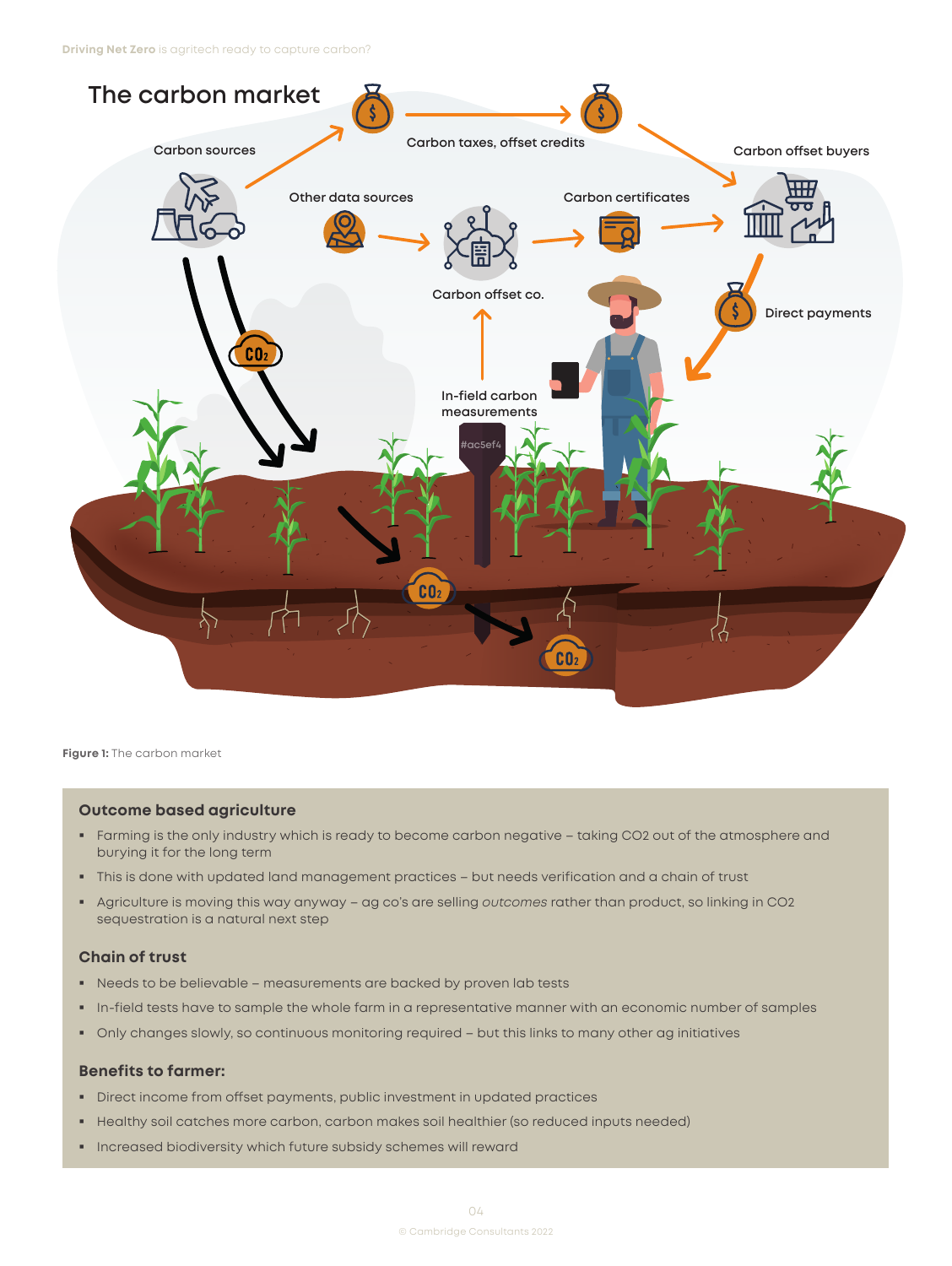## <span id="page-5-0"></span>3 Outcome based farming

The drive towards digital agronomy and connected machines has led to a wealth of data being available from on-machine sensors, remote sensing and in-field measurements. Although this data is often siloed between different proprietary interests, bold initiatives are arising which aim to connect these different data sources. The interest is not academic – sharing data up and down the chain can improve outcomes for everyone from seed suppliers to flour millers. Indeed, this is one of the reasons why much of the interest is driven from large consolidated food producers and retailers. Importantly, it also allows financial risks to be shared – the costs for some farm inputs are dependent on a particular outcome being achieved.

To achieve this outcome, and price carbon correctly, field conditions need to be monitored throughout the growth cycle. This isn't just about ensuring compliance with the product requirements, but to be able to give help and advice. This need is driving a range of sensor developments, for instance smart insect traps, climate sensors and particularly in-field soil sensors. It's also driving a need to connect up all these sensors and machines, using Internet of Things (IoT) techniques, borne over 5G and specialised radio systems suitable for the remote agricultural environment such as LoRa and NBIoT.

Remote sensing also has a part to play – for instance high resolution satellite or drone images, particularly when interpretation is aided by AI techniques. However, carbon is stored deep (30cm) in the soil, and it can't be measured directly remotely. It could possibly be measured indirectly however, by modelling the expected carbon uptake by plants at particular growth stages and counting them remotely. Although this model would be complex, it could form a low accuracy but high sample size across a wide area (see Figure 2).

*"The interest is not academic – sharing data up and down the chain can improve outcomes for everyone from seed suppliers to flour millers."*

## 4 Measuring soil carbon

Soil carbon is a complex collection of plant matter and the remains of complex biological processes. Measurement of 'carbon' has historically been performed at a lab scale by pyrolysis – burning a dry soil sample and analysing the gases given off. This process is slow, labour intensive and requires significant skill in the sample preparation and analysis. If the industry is to scale up these measurements to a wide land area and really play its part, then it needs a quick and cheap test which:

- Is 'accurate' in that it has an excellent correlation with historical and lab measurements
- Accounts for bulk density (which is currently a common and large source of inaccuracy)
- Can sample at depth, and properly account for the layering and depth profile of soil
- **IS economically effective: i.e., an unskilled person can get** an effective number of samples in a work day

These measurements, made at ground or root level, connect into a wider data aggregation system which makes the overall estimate, as shown in Figure 2.

There are two steps to achieving this: making the measurement itself; and interpreting the reading back to give the quantity of carbon across large areas of agricultural land. As such several pieces of information are required: stratification of the soil based on topology and underlying geology to inform sampling; measurements of the soil carbon at specific locations; and measurement of the bulk density of the soil to inform the extrapolation over the landscape.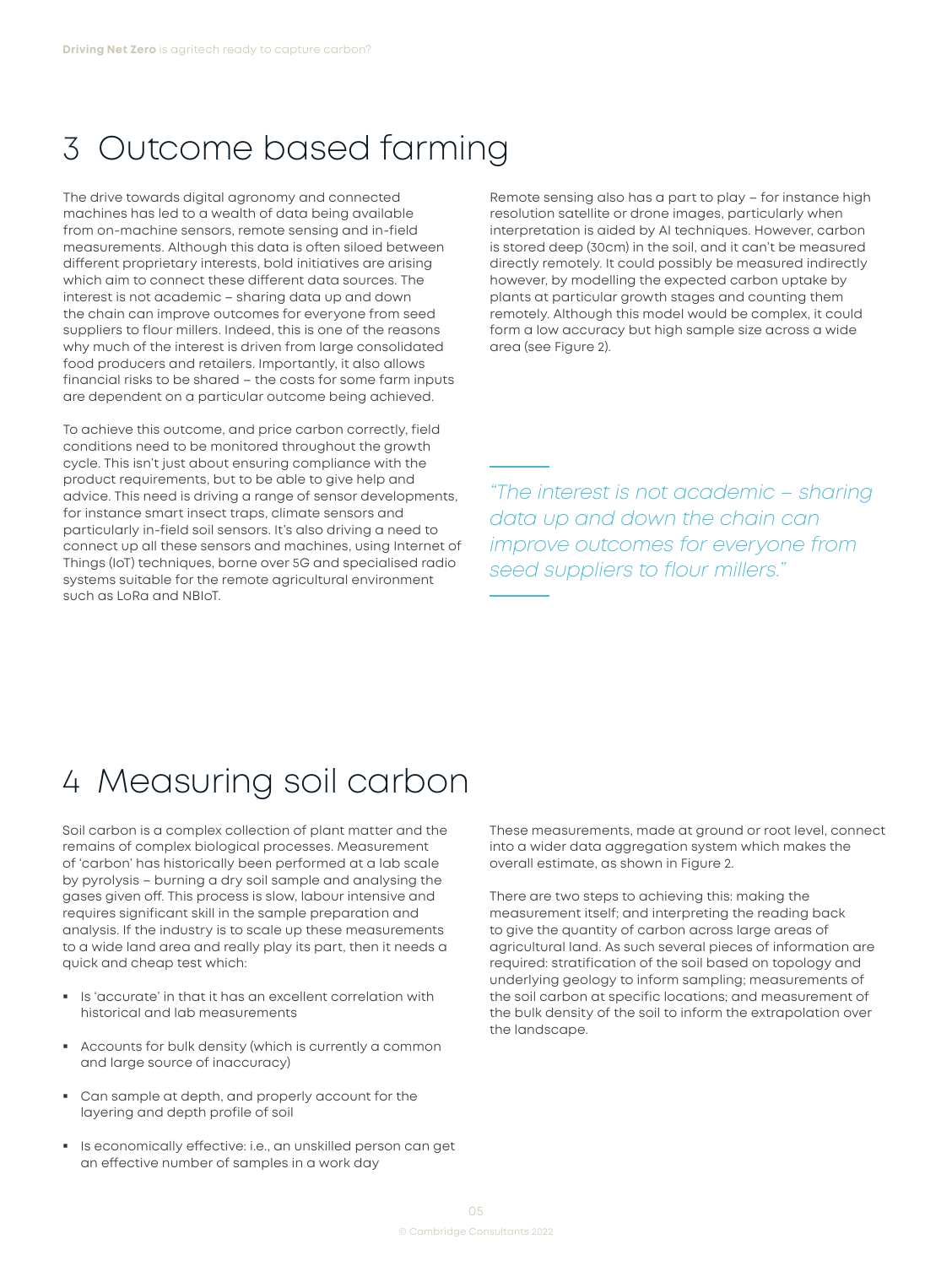<span id="page-6-0"></span>

**Figure 2**: How we measure

#### **Why test in field?**

- Important carbon capture processes happen below ground surface measurements can't tell you everything
- Land use is complex every few metres could be different satellite or drone is a quick way to survey this area
- **But we can** *calibrate* the images for carbon if we have enough in-field measurements
- Key is use data science to merge many streams from once per year lab tests to detailed yield maps deriving a believable figure

### **Certificate issuance**

- Auditable did these things really happen?
- Creditable were these measurements carried out properly and interpreted correctly?
- Backed by science? Good correlation with gold standard lab tests

### **On farm devices**

- Guides through where to sample based on remote sensing data, history and where changes are expected
- Gives instant feedback that the device is working correctly
- **Optimised for low / no data usage outdoors**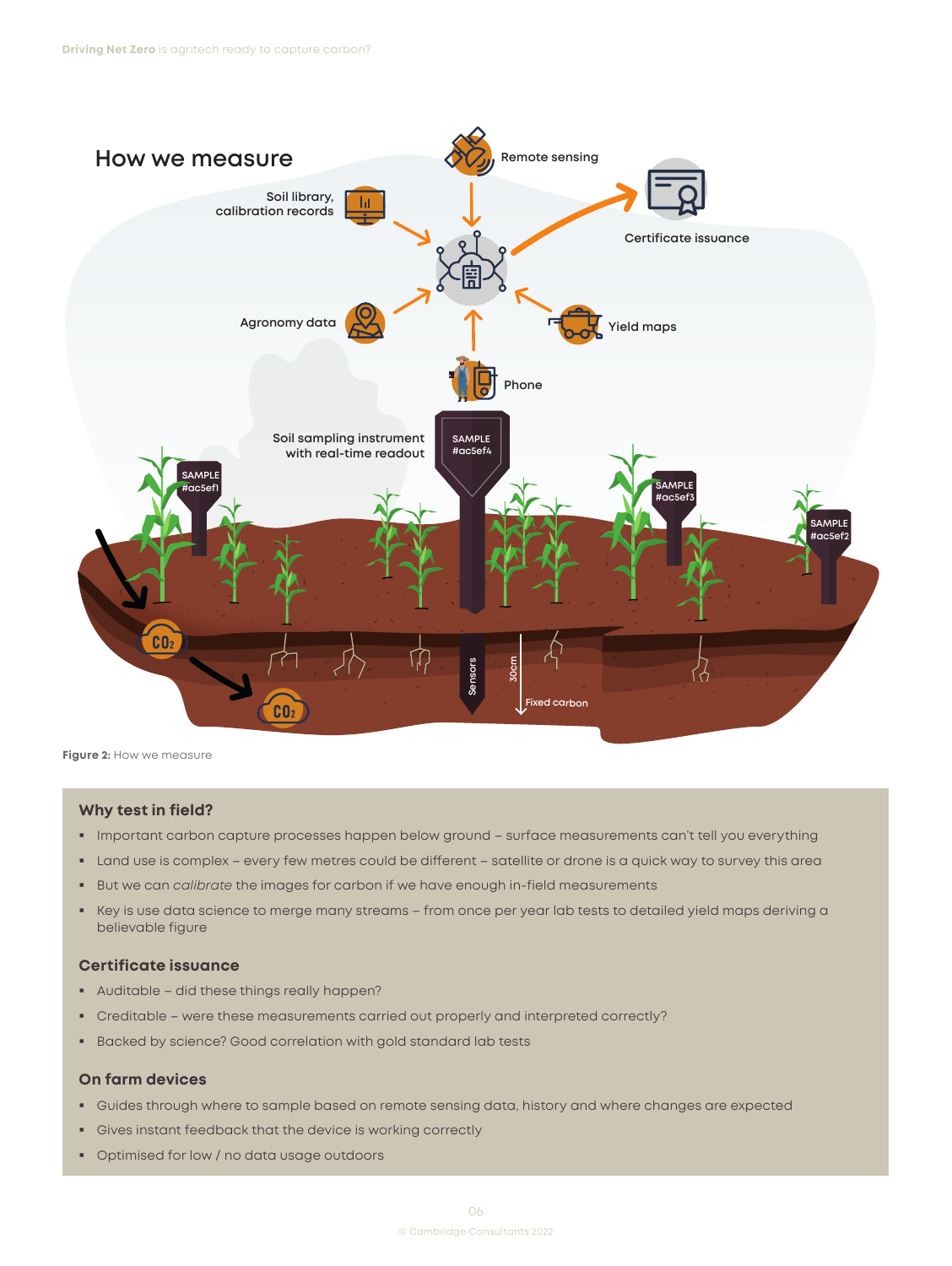### <span id="page-7-0"></span>4.1 The sensor

The requirements on this sensor – simple to use, cheap and effective – are similar to those on a medical diagnostic or screening test. The medical industry has made great strides in taking lab based tests (slow, resource hungry) to point of care where near instant, clinically accurate results can be obtained. These tests are built typically on novel chemistry and cutting edge optical sensing. A good example of this are lateral flow tests, which are able to prepare the sample, carry out the immunochemistry and read out all in a low cost disposable device.

In medical systems, the chemistry is well understood, and typically highly consistent between individuals (we all have the same biology). However, in the case of soils, we cannot expect the same level of consistency. Not only are there different land uses (e.g. arable, pasture, horticulture) but a range of soil types, underlying geologies and climates.

There are many models for the deployment of sensors for soil carbon sensing, each of these has its own advantages and trade-offs. Example models include:

- A sensor located in a laboratory, to which soil samples are shipped. This is largely the existing paradigm and has serious limitations on sample throughput and on the costs associated with shipping large numbers of samples to a central location. This may be significant due to the huge areas of land that have to be sampled to get landscape-scale measurements of soil carbon, however this model does offer the highest carbon measurement accuracy per sample
- A small mobile sensor can be deployed to the measurement location to collect a large number of measurements. This requires a durable and portable sensor with minimal sample handling, but may strike a balance between accuracy and the higher number of samples given by a centralised model



#### **Number of readings taken per day**

**Figure 3**: Different sensing techniques give access to different measurement accuracies, but the demands of sample handling affects the number of samples and amount of coverage that can be achieved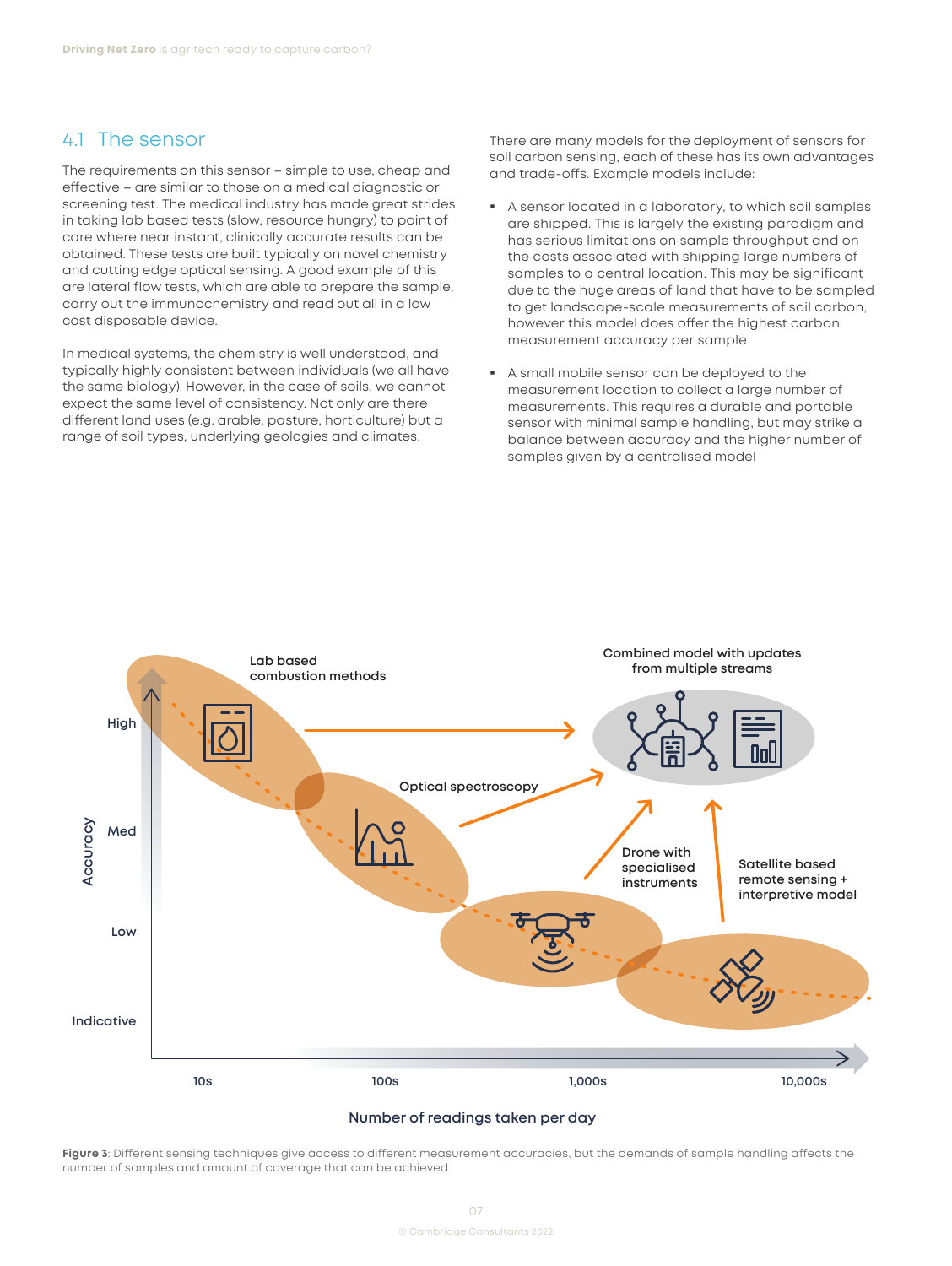- Remote sensing from an aerial or satellite-based device offers the opportunity to collect huge numbers of samples over very large areas and can be highly automated to minimise operator time. However remote sensing is limited by the available pixel size, interpretation of vegetation cover over the ground and lack of penetration into the soil
- A sensor that is implanted in the soil and takes continuous measurements at a point location. While this system offers an effective method of tracking changes over time, the sensor has to be low cost (due to the large number required) while also being extremely durable in a hostile environment, having a robust communication equipment and a multi-year lifetime. It is likely that the design requirements of such a system are too demanding for such a system to be realised

All the above models require a robust chain of trust regarding the location of the sample measurement and the quantities of carbon recorded. In practice, it may be necessary to combine data from a number of different sensors of different accuracies to form a coherent model for soil carbon as shown in [Figure 3.](#page-6-0)

Thermal combustion methods, such as loss-on-ignition, elemental analysers or pyrolysis, are considered the gold standard for soil carbon analysis. They also have the benefit that all past measurements have been made by them, making them the comparable for historical modelling. These techniques ignite gram-quantity samples of dried soil at high temperatures and analyse the mass changes and the composition of the resulting plume. Depending on the exact technique used, the quantities of organic, elemental carbon and possibly artificially added carbonaceous materials can be determined as a fraction of the total dry mass. Accurate bulk density measurements are critical to extrapolate from the combustion results to total soil carbon in a given area.

Combustion methods demand that a soil sample, such as a core, be collected then: segmented; dried; homogenised and only afterwards subjected to combustion. Therefore, there is a significant sample processing overhead to using thermal combustion techniques, most of which is currently done by skilled technicians. If a combustion method is to be a suitable technique for landscape-scale analysis, the throughput of sample processing needs to be dramatically increased over that currently available. This will require novel automation techniques to reduce sample preparation time and cost overheads. Without such as system, combustion methods will be prohibitively expensive to perform on sufficient scale to monitor entire landscapes.

The high processing requirement for combustion methods, even with suitable automation, means that they are largely only suitable for use in a centralised laboratory with core samples shipped from the site of interest. Unfortunately, the costs and labour requirements for digging cores and sending them to a lab do not scale as well as on site measurements.

For the measurement, optical sensing also fits the bill, as it's believable that it can be fast, robust and able to work without consumables or demanding maintenance. The ease of operation of spectroscopic techniques means that they can be readily produced in a form that can be taken to the site of measurement and collect many data points. This type of measurement, optical spectroscopy, has advanced in many industries. Scanning from the infra-red into the visible spectrum can be accomplished with off-the-shelf devices; the challenge is more to fit them to a form that can work reliably and repeatably in the soil, and demonstrating that consistent results are obtained.

How to interpret the spectra produced is less obvious. The problem is that carbon exists in many forms which will all present different spectra. The background from soil will also vary, to complicate the picture further there will be variable moisture levels and soil densities. Typically, industry solves this with a range of machine learning and AI techniques. The idealised workflow is 'simple': take a range of samples, measure the carbon levels in the lab to give ground truth and then train the AI to predict the carbon level from the spectra. However, there are many obstacles to overcome in this process.

Regardless of the soil carbon sensing techniques, extrapolating from a given sample to a landscape scale requires an estimation of the bulk density of the soil. Therefore, bulk soil density measurements are critical to accurate estimation of soil carbon across a large area. A number of methods to estimate the bulk density exist, but directly measuring the density of a soil core of known volume is often the most reliable method. However, it requires a large sample volume and significant sample preparation. And due to the large variability in soil composition and the multiplicative nature of the calculations, errors in the bulk density can lead to wildly misleading estimations of total carbon stored.

*"Bulk soil density measurements are critical to accurate estimation of soil carbon across a large area."*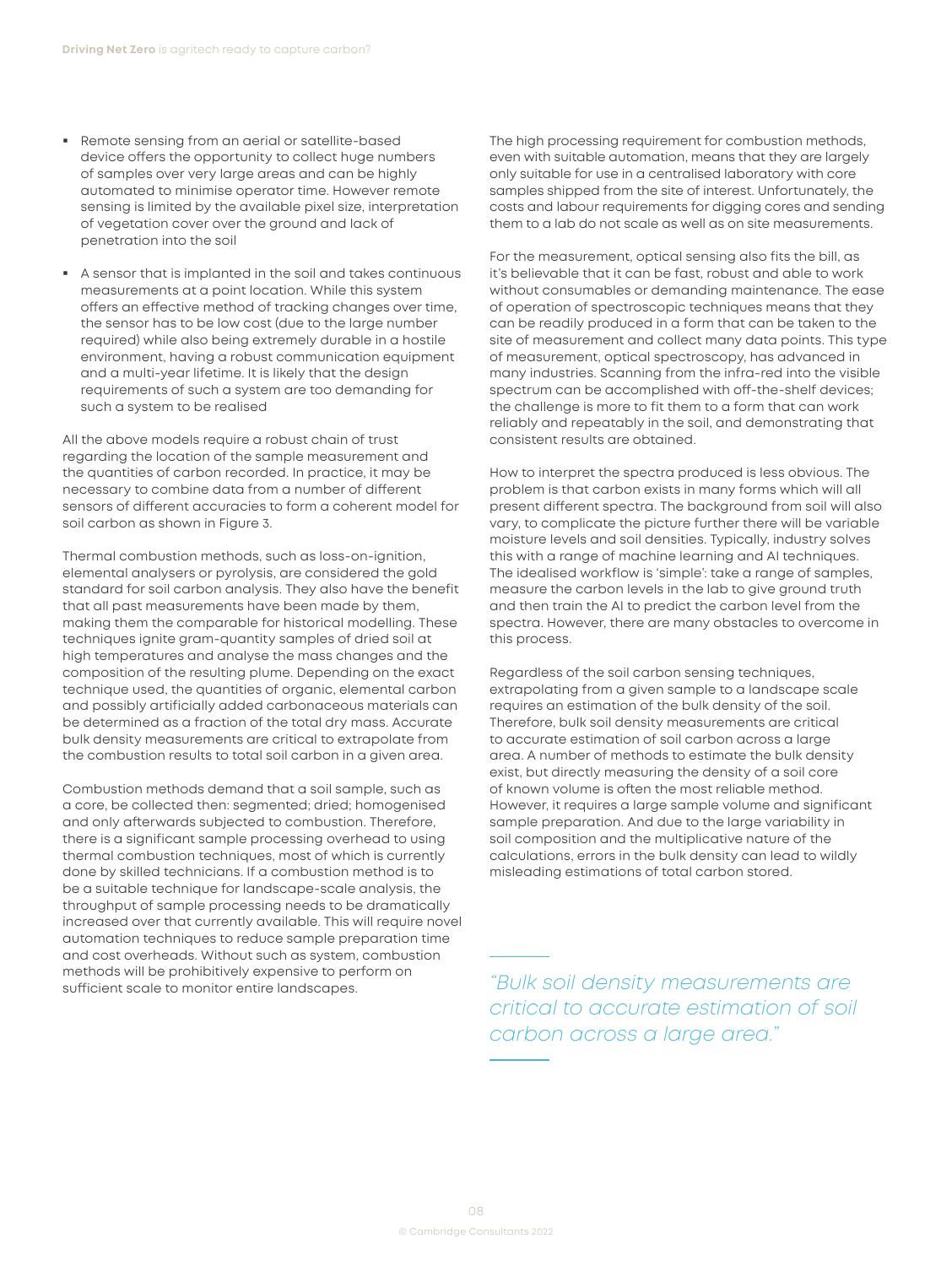### <span id="page-9-0"></span>4.2 Sampling

Sampling size is dependent on the accuracy we want to achieve, measurement device errors (precision) as well as real variation of the carbon in the field.

Soil carbon varies with time (i.e. growing season) as well as in field variation (as shown in Figure 4) and with depth. All these would contribute to the errors per measurement. Knowing the largest sources of error will tell us the sampling size we need to achieve the required accuracy. This is key: the overall error budget for the farm scale measurement – even a highly accurate technique such as lab pyrolysis can be let down by insufficient sampling.



**Figure 4:** Yield map showing spatial variability of a crop

If there were no errors in measurement and the carbon were the same throughout the field one measurement would suffice. But:

- How do we know where to sample and how many samples we need?
- The variability of the in-field variation will determine the minimum sample spacing to 'catch' all the detail likely to be present
- The more we know about the model the fewer samples we need and the greater the emphasis on measurement accuracy. If we know less about the model the emphasis will be on more sampling
- The more samples we take the greater the accuracy, with higher sampling rate driving cost and with diminishing returns
- Therefore, the decision on the sensor type and the solution formation is strongly linked to the model we assume represents the underlying carbon distribution and evolution

Sampling can also change over time. If many accurate measurements are needed at the start, key measurement areas can be identified by modelling thus reducing the number of measurements or moving to less accurate more cost effective solutions. There are many ways in which modelling the field variation or historical sampling can lead to optimising either number of samples or reaching the best sampling positions.

## 4.3 Interpreting the readings

It's a given that simply trying a range of machine learning algorithms on a properly organised dataset will yield some kind of result, giving a reasonable estimate of the lab carbon measurement from the in-field measurement. But, the problem with these predictive tools is *generalisation.*  For instance, if we train an AI to recognise animals – what happens if we show it an animal it's never seen before? Or merely in circumstances that weren't expected (for example if the picture is upside down).



**Figure 5:** Example of 'overfitting' where the green line excessively tries to take in every point. The underlying model is actually the black line

This is the point where the *science* part of data science becomes important. For instance – if the algorithm was trained using pasture in the UK, will it work as well in the US? Or in Australia where conditions are arid?

The only way to achieve success will be to slowly stretch the breakthroughs we have today to new circumstances, carefully scaling up and learning as we go. This will mean taking in a wide range of data sources from the beginning – historical soil libraries, lab measurements and new infield data.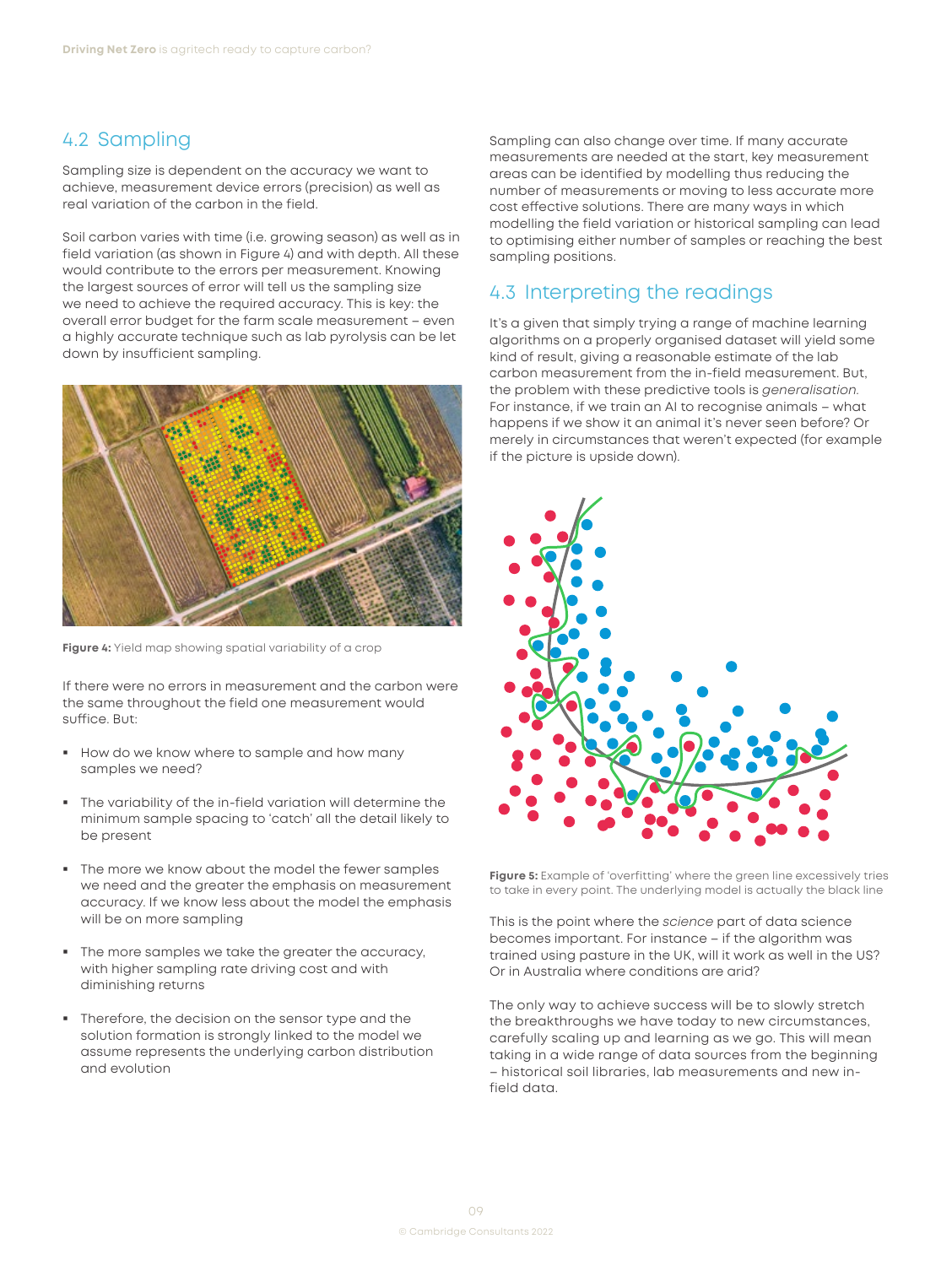# <span id="page-10-0"></span>5 The last leg – where to dig?

The previous section explains that since you can't sample everything, *where* you sample suddenly becomes important. For instance, if you need a random selection of people it's not enough to take numbers from a telephone directory and ring them. That will bias the sample towards those who have a phone and are at home to answer it. Similarly, where we stick the probe on the farm will be important: some areas may have dramatically high or low carbon levels, and bias the overall reading we arrive at.

The best way to decide where to sample is to have an underlying model, which contains what we know about where the carbon is, and which directions it's likely to move in. That way we can sample the areas where something is likely to have changed.

## 5.1 A digital twin for farmland?

A digital twin is where a detailed model of an industrial system is built up, with a wealth of sensor and operational data. That way its status is always known exactly, and 'what if' scenarios can easily be played out. The difference is that an artificial system like this tends to have a detailed and accurate model behind it such as the simulations carried out to design it correctly. Soil is a lot more complicated – for instance it depends on multiple, interlocking biological systems such as bacteria, nematodes and earthworms.

However, we don't expect to understand everything – just 'enough'. In fact, in some areas, precision agriculture has brought us to 'enough' already. Nitrogen, irrigation and pest treatments can be coordinated by in field and remote sensing images – and a similar approach should be viable with carbon.

In fact, some jurisdictions are already estimating carbon in a 'hands off' manner – purely by auditing what has been added to the field and how it's been managed. This has been backed by experiments and trials, making it believable, but depends on the collection of accurate and honest data. This data needs to be validated, archived and fitted to an underlying model by a central authority, so as to observe changes happening over time. Several of these bodies now exist due to government programmes or private investment.

So, the overall solution is to build two models – one at the level of the soil (covering several layers), and another which covers a few hectares. By keeping pace with changes that are made with a range of sensor inputs (remote sensing and agronomy data) this model can be kept up to date, predicting the level of carbon which the soil is holding. Over time, these models will drift and become less certain, which is when in-field measurements are required to 're-anchor' them back to validated ground truth measurements. This can also spot any attempted gaming of the metrics.

The model of the soil will enable to convert the sensor reading to a mass of carbon, including bulk density, corrections for moisture and other variations.

The model field will feed into the sampling to advise where to measure and enable a more accurate kg Carbon / hectare estimate.

The two leading measuring methods are pyrolysis and spectroscopy. Each have merits and the choice of measuring method will come down to geography and history as well as accuracy. Pyrolysis may be favoured, being the more accurate per measurement currently can not be measured in field field with fast turn around. Another reason for favouring Pyrolysis is historical, all previous data collected on soil carbon has been measured in this method.

Fields and soil types with large historical datasets will benefit from measuring by the same methods. Since all historical data has been taken with pyrolysis this biases the solution towards it.

However, some geographies or on continent level sizes will have difficulty to maintain pyrolysis based measurements. If there is little historical data and all modelling data needed to be taken quickly, a fast/cheap measurement regime is needed. For these two cases spectroscopy or a combination of pyrolysis and spectroscopy solutions are more suited. Although these measurements use quite different principles, they can be linked and interpreted together scientifically, particularly by using the modelling steps described above.

*"Nitrogen, irrigation and pest treatments can be coordinated by in field and remote sensing images – and a similar approach should be viable with carbon."*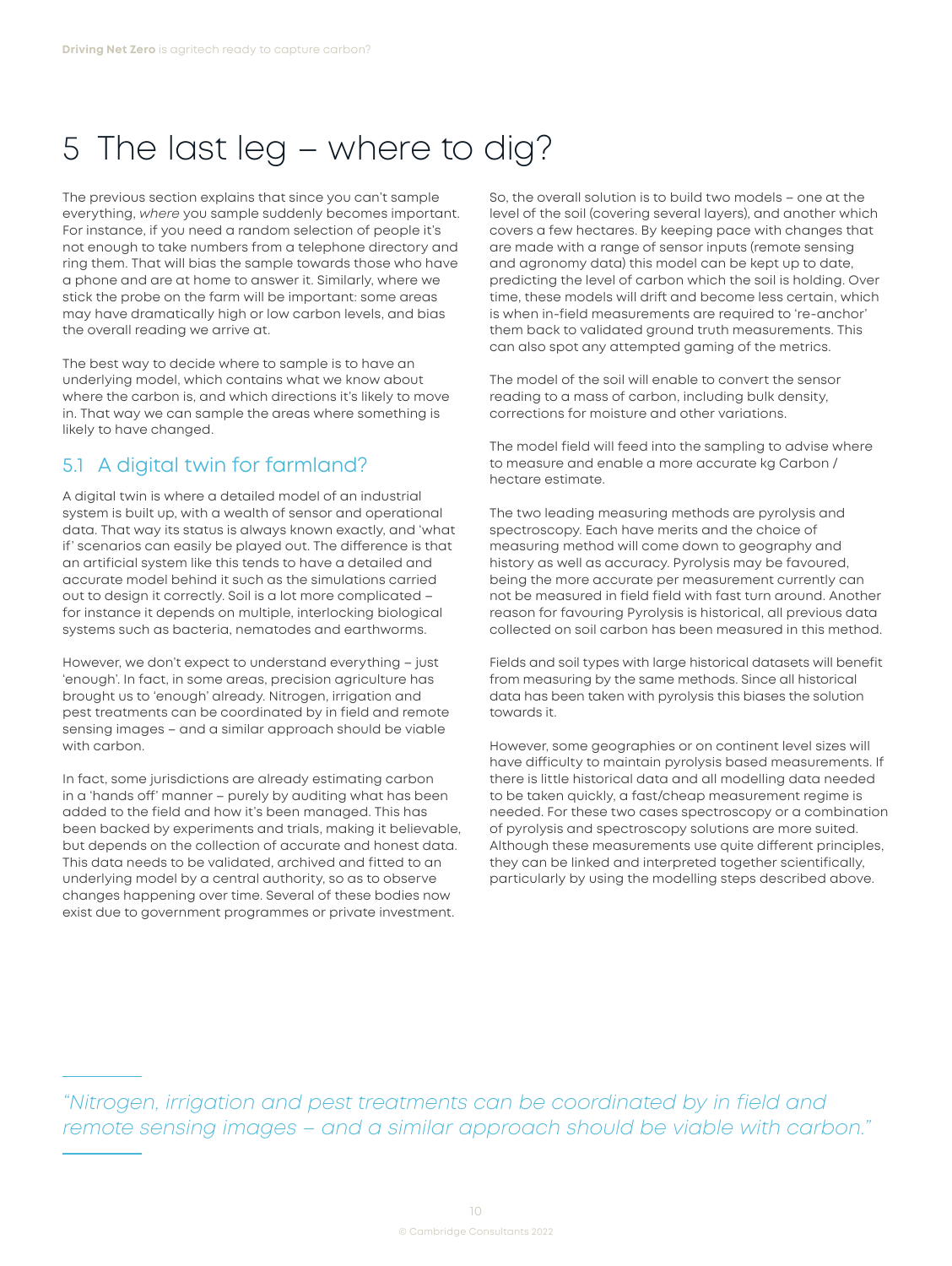## <span id="page-11-0"></span>6 Conclusions

Of primary importance to the carbon market is the 'chain of trust'. If I buy an offset credit, do I know that this carbon has really been buried, and can I be sure that this wouldn't have happened anyway? Most of the technology to bring this chain into being is already in existence – but it will be a combination of science and engineering which will link these elements in a way which can be trusted. Although connectivity will be important (bringing techniques such as IoT and 5G to the countryside), it's about connecting the *trust* between these elements and different measurement types with carefully validated measurement schemes and instruments.

## About the author

**Simon Jordan,** Head of Industrial Sensing, Cambridge Consultants

Simon's role is to align commercial and technical requirements, and to develop ground-breaking sensor solutions for industry. He has worked across sectors such as navigation, oil and gas and agriculture, and is now developing applications for quantum sensors.

The time is ripe as subsidy frameworks and incentives are changing worldwide, bringing new metrics such as soil health and biodiversity to farmer's balance sheets. These have similar measurement challenges and can benefit from a similar approach. These new methods to monitor land at both large and small scale will benefit us all, but only if implemented in a fair and transparent manner that brings benefits to the farmer and the entity conducting the 'off-setting', but without bamboozling both. In short, we need rapid, accurate, decentralised testing, overseen by the appropriate accreditation and regulatory bodies. The building blocks are there; now is the time to fit them together.

### **Contributors**

**Noga Sella**, Senior Engineer **Alistair MacNair**, Senior Chemist